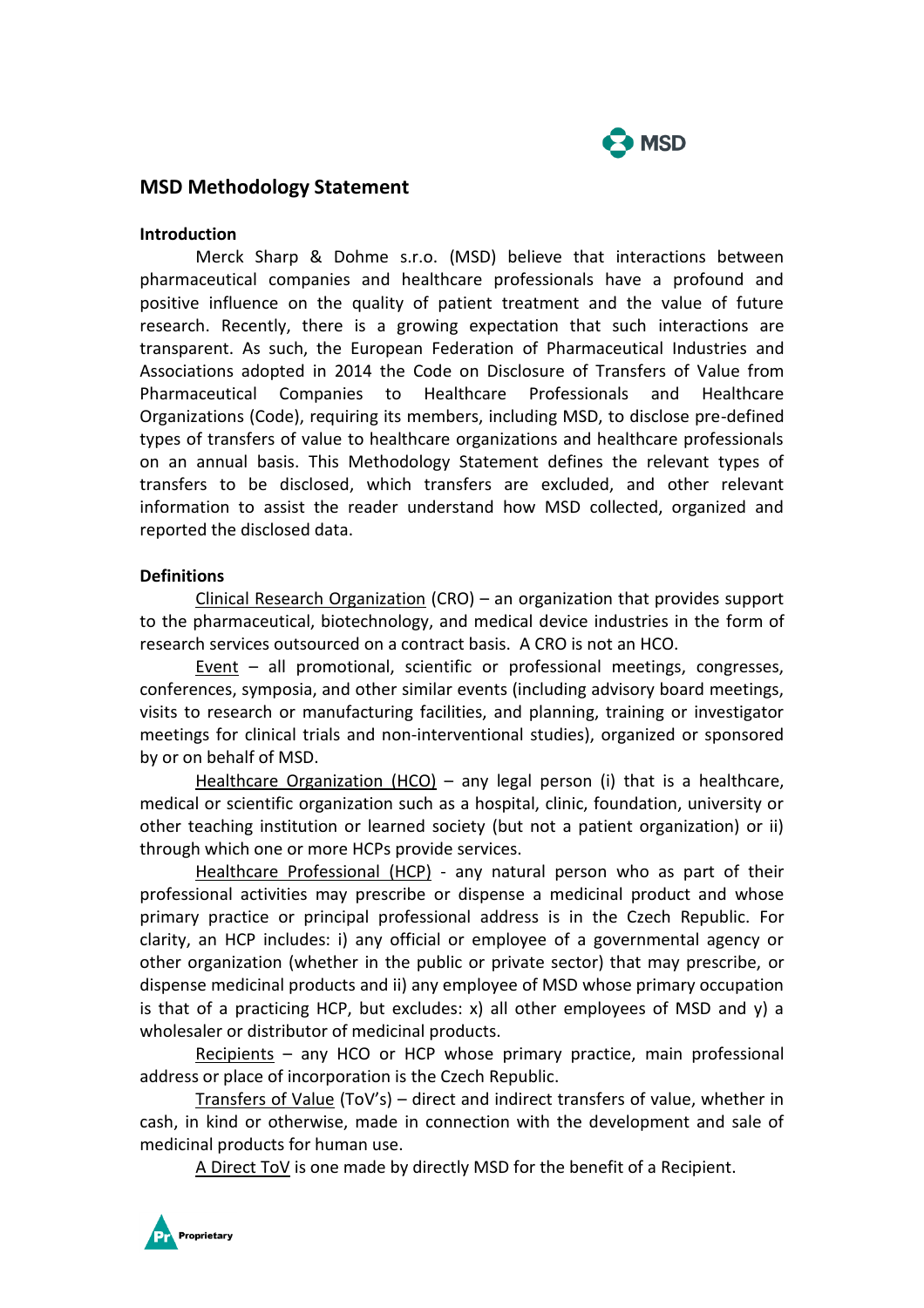An Indirect ToV is one made by a third party (such as a contractor, travel agent, partner or affiliate) on behalf of MSD for the benefit of a Recipient where the Recipient knows it is from, or can identify, MSD.

Research and Development Tov's are ToV's to an HCO or HCP related to the planning or conduct of: i) non-clinical studies (as defined in *OECD Principles on Good Laboratory Practice*); ii) clinical trials (as defined in Regulation (EU) 536/2014); and iii) non-interventional studies that are prospective in nature and that involve the collection of patient data.

# **Disclosure's scope**

Excluded ToVs. The following ToV's are expressly excluded under the Code from disclosure: i) those solely related to over-the-counter medicines; ii) are part of ordinary course purchases and sales of medicines (for example, between MSD and a pharmacy); iii) medical samples, investigational compounds and biological samples for study; iv) informational or educational materials and items of medical utility; and v) meals and drinks.

ToV Recognition Date. *ToV's are disclosed on the basis of the date the ToV is posted in accounting books, COMET, not when the resulting income or benefit was received by the HCO/HCP.*

ToV Value. TOV disclosures reflect the actual value or cost provided by MSD and not the resulting income or benefit to the HCO/HCP.

HCO ToV's. The following types of ToV's to HCO's are disclosed by MSD:

- i) donations and grants that support healthcare (including charitable product donations and logistic assistance to people in emergency need);
- ii) contributions to costs related to Events, including sponsorship of HCP's directly or indirectly through HCO's to attend Events, such as:
	- a. registration fees,
	- b. sponsorship agreements with HCO's or with third parties appointed by an HCO to manage an Event (examples include hiring a booth or stand space, acquiring advertising space (in paper, electronic or other format), arranging a satellite symposia at a congress, sponsoring of speakers or faculty, the costs of drinks or meals provided by the HCO if part of an inclusive package, and courses provided by an HCO where MSD does not select the individual HCPs that participate), and
	- c. travel and accommodations; and
- iii) fees for service and consultancy (examples include retrospective noninterventional clinical studies and epidemiological studies). To the extent incidental expenses incurred under a service or consultancy agreement are reimbursed (e.g., travel and accommodation), such ToV is disclosed in the relevant category and not as a fee for service or consultancy.

HCP ToV's. The following types of ToV's to HCP's are disclosed by MSD:

- i) contributions to costs related to Events such as:
	- a. registration fees, and

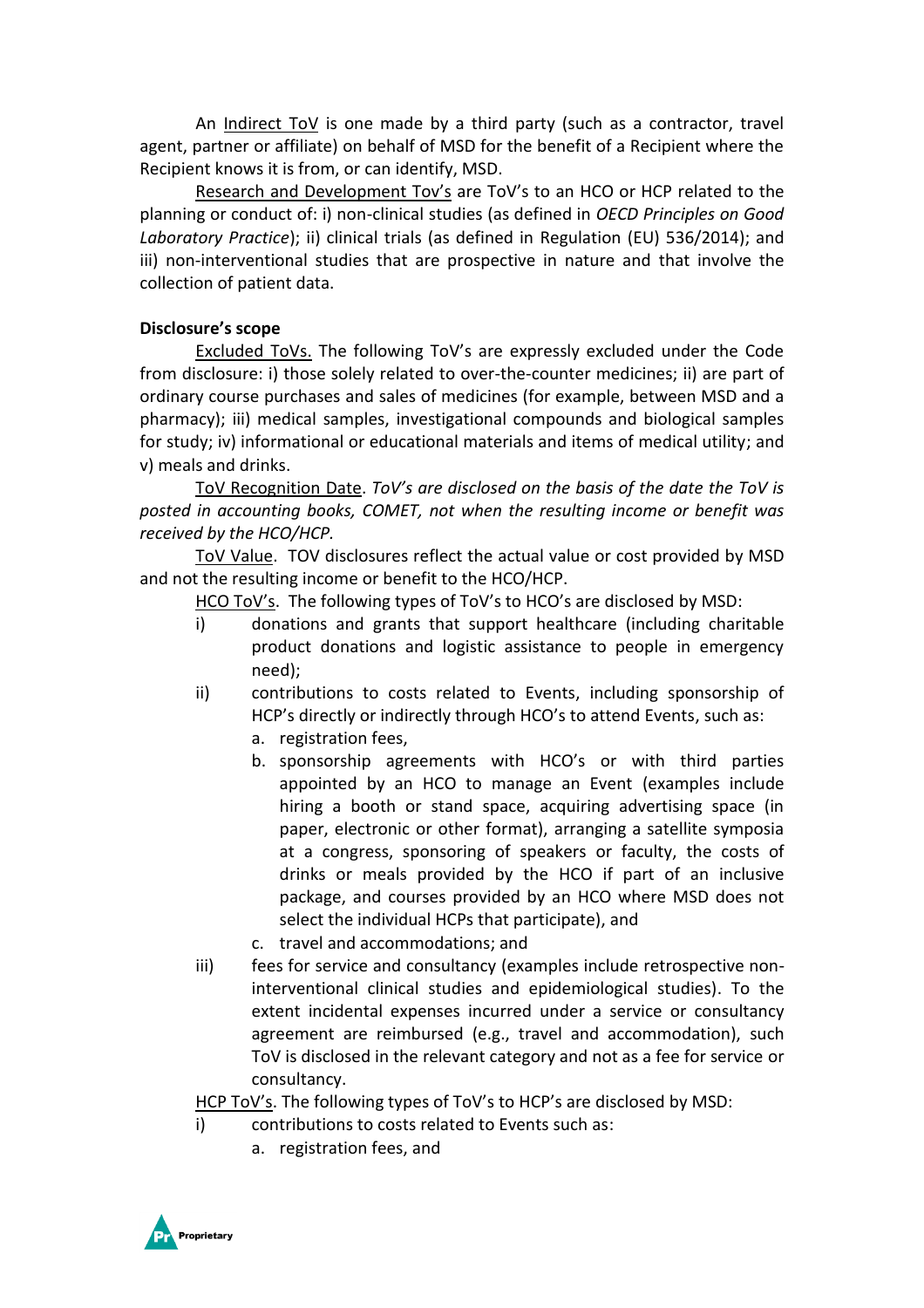- b. travel and accommodations (such as costs of flights, trains, car hire, tolls, parking fees, taxis and hotel accommodation); and
- ii) fees for service and consultancy (examples include speakers' fees, speaker training, medical writing, data analysis, development of educational materials, general consulting and advising via advisory boards/expert input fora, fees for participating in market research when the identity of the HCP is known to MSD, and investigatorinitiated studies that do not meet the definition of Research & Development ToV's). To the extent incidental expenses incurred under a service or consultancy agreement are reimbursed (e.g., travel and accommodation), such ToV is disclosed in the relevant category and not as a fee for service or consultancy.

ToVs in case of partial attendances or cancellation. MSD only reports the ToV amount actually received by a Recipient in case of a partial attendance, not the full amount paid by MSD. In case of a cancellation, since nothing is directly or indirectly received by a Recipient, no ToV is reported by MSD, even if amounts have been paid by MSD to the Event organizer.

Cross-border activities. Regardless of which MSD entity contracts with and pays a Recipient, all HCO's or HCP's whose primary practice, main professional address or place of incorporation is in the Czech Republic are reported by MSD.

Disclosing entities. This annual disclosure report covers all ToV's made to HCOs and HCPs in the Czech Republic, whether by Merck Sharp & Dohme s.r.o. or by its affiliates based in other countries.

## **Specific considerations**

Country unique identifier. In order to ensure disclosure of ToV's are allocated correctly, MSD has assigned a unique identifier to each HCP and HCO. In the Czech Republic, this is based on the company identification number (IČ) for HCOs and a national medical registration number (from the Czech Medical Chamber or Czech Chamber of Pharmacists) for HCPs.]

Self-incorporated HCP. An HCP – physical entity – who can be identified based on the registration number of the Czech Medical Chamber will be registered under this number as an HCP. IČ (IN) does not turn a physical entity into a legal entity.

Multi-year agreements. Disclosure is made on the basis of the year the actual ToV's was provided, and not on the basis of a pro rata amount of the intended total ToV under the agreement.

Non-interventional studies. In those circumstances where MSD is unable, despite its best efforts, to determine whether ToV's made to an HCP by a CRO, on behalf of MSD, are prospective or retrospective in nature, such ToV's are treated as prospective and allocated in the aggregate to Research and Development.

## **Consent management**

Consent collection. Unless disclosure is mandated by local legislation, data protection legislation in force in the Czech Republic, as reflected by the more stringent requirements contained in the General Data Protection Regulation (EU)

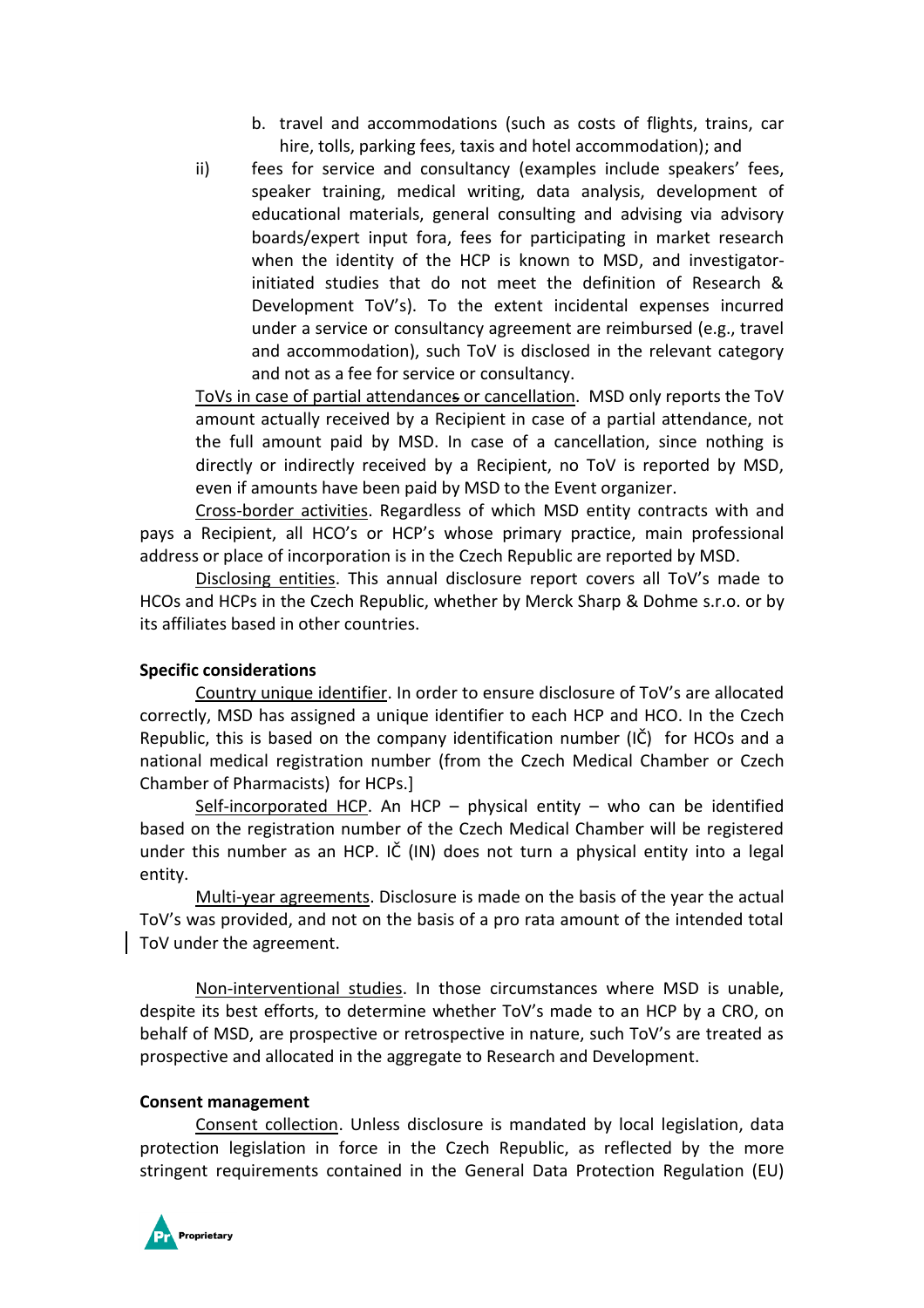679/2016,] requires MSD to obtain the consent of each HCP to disclose their personal information. MSD has made its best effort to obtain such consent so as to be as transparent as possible about the nature and scale of its interactions with HCP's. The means by which MSD has obtained consent in the Czech Republic is by a stand-alone agreement covering all interactions with the HCP for an entire year.

Management of Recipient consent withdrawal. A Recipient has the right to withdraw their consent at any time. If this occurs prior to MSD's publication of the ToV, then the Recipient's ToV's shall be reported on an aggregate basis only with no disclosure of the Recipient's name. If consent is withdrawn by a Recipient after the publication of the relevant year's ToV's, then the Recipient's name and ToV's shall be removed and the corresponding amount of ToV's will be added to the aggregate reporting for the remainder of the 3-year period for which the publication remains available.

Partial consent. In the event an HCP consents to disclosure of only a portion of the ToV's they have received (which is not in the interest of MSD or EFPIA), MSD will disclose the entire amount of the HCP's ToV's in the aggregate without naming the HCP. Partial disclosure under the individual disclosure category would be misleading with respect to the nature and scale of the interaction between MSD and the HCP.

#### **Disclosure Form**

Date of publication. MSD publishes the ToV for the preceding calendar year no later than 6 months after the end of the relevant reporting period (for example, ToV's for 2018 are reported no later than June 30, 2019). The information disclosed shall remain available for three (3) years thereafter, subject to individual disclosures being shifted to aggregate disclosure in the event of after-the-fact revocation of consent by the Recipient.

Disclosure platform. MSD provides its annual disclosure via a central platform on [www.transparentnispoluprace.cz](http://www.transparentnispoluprace.cz/) organized by Asociace Inovativního Farmaceutického Průmyslu (AIFP).

Disclosure language. MSD provides its annual disclosure in Czech and English.

Template. For consistency purposes, disclosures will be made using the structure set forth in the national Code on Disclosure, reflecting the requirements of the Code.

## **Disclosure financial data**

Currency and VAT. All disclosed ToV's are reported in local currency and exclusive of VAT except indirect ToV's for Travel and Accommodation which are disclosed inclusive of VAT. ToV's paid in other currencies are converted to local currency at the exchange rate applicable on the date the cost is incurred.

## **How is VAT Managed?**

Disclosed ToV's to HCOs and HCPs reflect the amounts agreed in the contracts and on invoices submitted to MSD by HCOs or HCPs. The data collection and reporting is by guidance to all data providers based on "net amounts". If VAT cannot accurately be excluded, the full ToV amount is disclosed exceptionally.